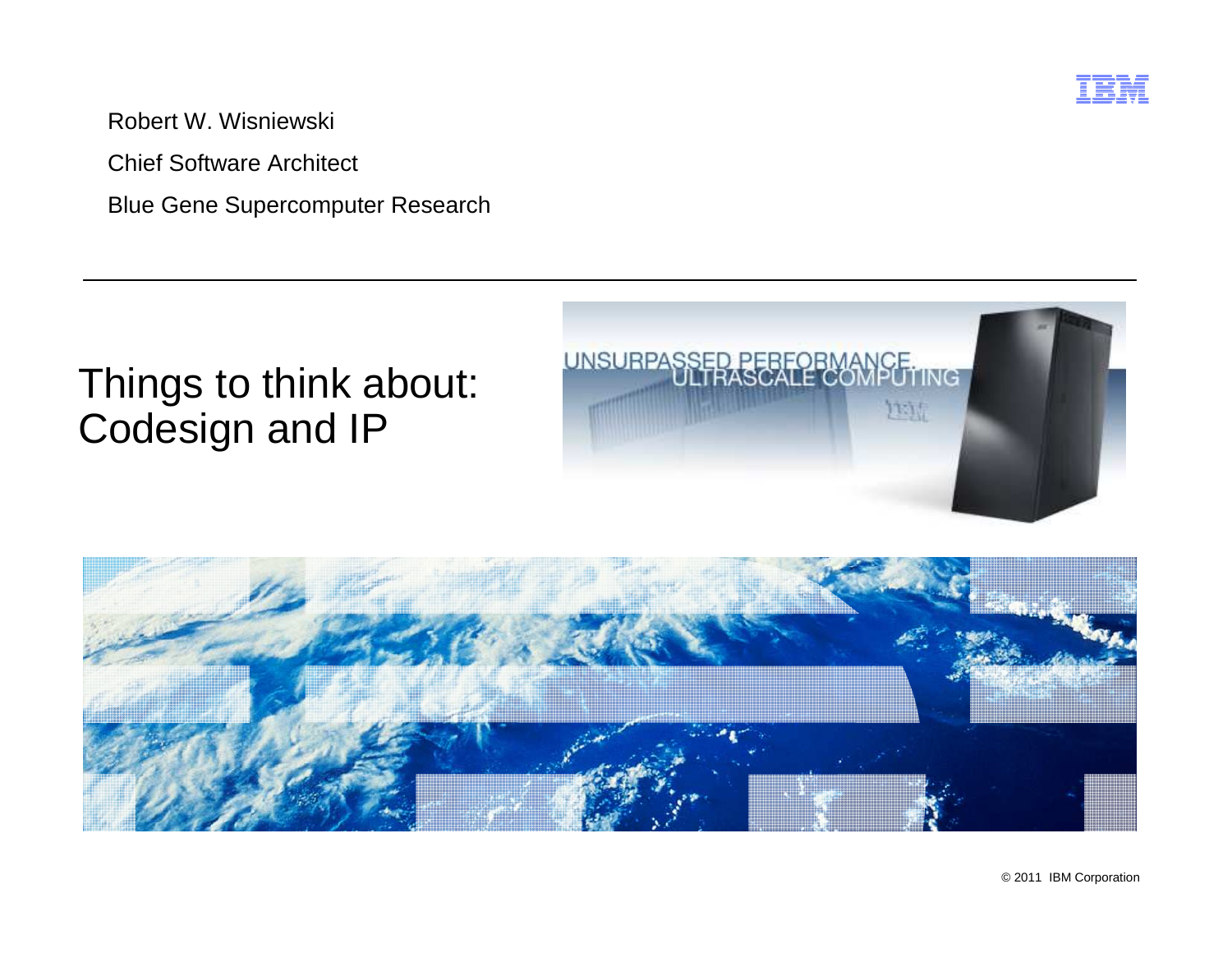### Thoughts on codesign and community development

- $\blacksquare$  $\blacksquare$  Big part of <code>codesign</code> is passing on bad news ©, and then working together on alternatives
- **Frequently interlocked milestones (no more than 6 months)**
- $\blacksquare$ **Open source is misleading, what is really desired is community development**
- **Open source/community development is not necessarily cheaper for vendor**
- **Just providing common API is not sufficient**
	- **What is participating model for defining, must have stability**
- $\blacksquare$  **Fragmentation**
	- **Must balance early investigation against significant investment: Lustre, Panasas, PVFS**
- $\blacksquare$  **Can do codesign on individual application, but need to abstract out key application requirements across <sup>a</sup> suite application**
	- **Can not be all things to all applications**
	- **What are most important bottlenecks**
- $\blacksquare$  **Model development work after successful models**
	- **Examples from IBM's perspective: MPICH, PAPI, Valgrind**
- **Support is challenging**

**2**

- **Customers want vendor support, but without active involvement that is difficult**
- **Chicken and egg problem**
	- **Application developers do not want to commit to <sup>a</sup> model unless they know it is supported**
	- **Vendors do not want to support <sup>a</sup> model until they have commitment from customers that it is important and will be used**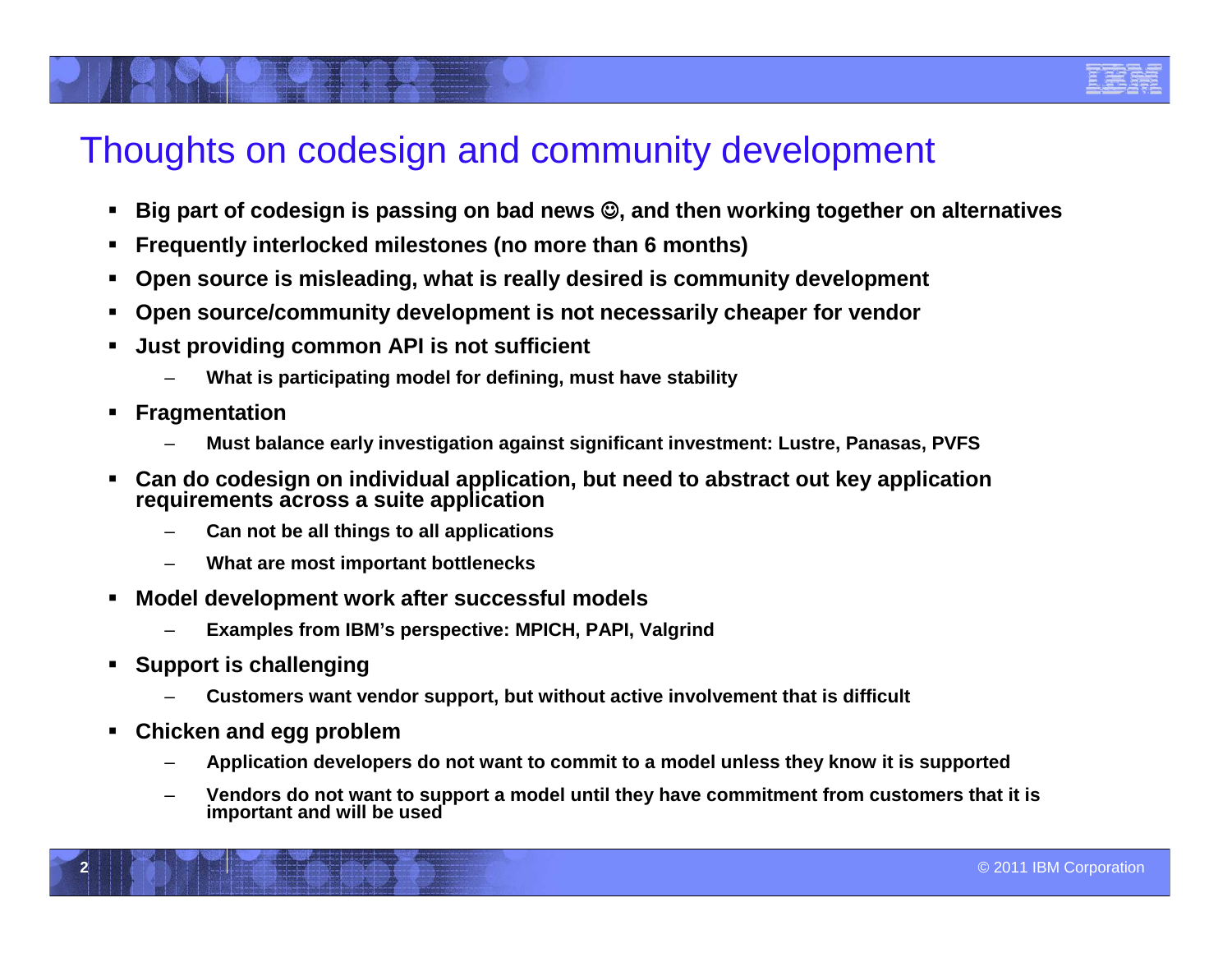

# Thoughts on IP

- **Some areas should remain proprietary for differentiation**
	- –**IBM examples: GPFS, XL**
- **Corollary: have solutions that leverage commercial solutions**
- **Community should specify requirements not solutions**
	- –**Allow alternative solutions**
- **Vendors most concerned about contamination**
	- –**Accidental inclusion of other IP**
- **Open source license should be vendor friendly**
	- –**Track pedigree of code – contributor agreement**
	- –**License non-viral**

**3**

- •**If incorporated into product need to be able to charge for product**
- **IP agreements will take <sup>a</sup> \*long\* time – start now or better yesterday**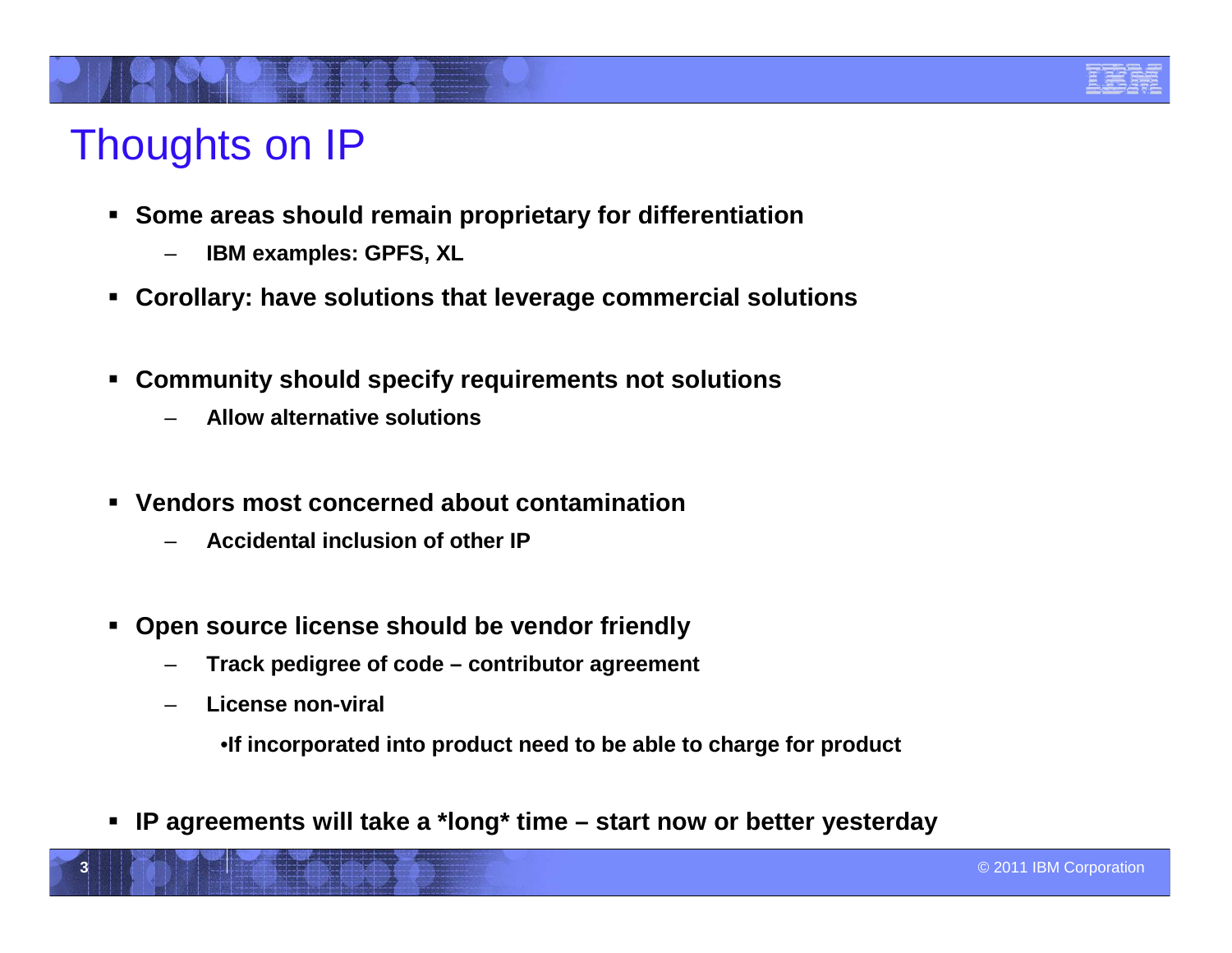

## 'Virtual' co-design center - proposed structure

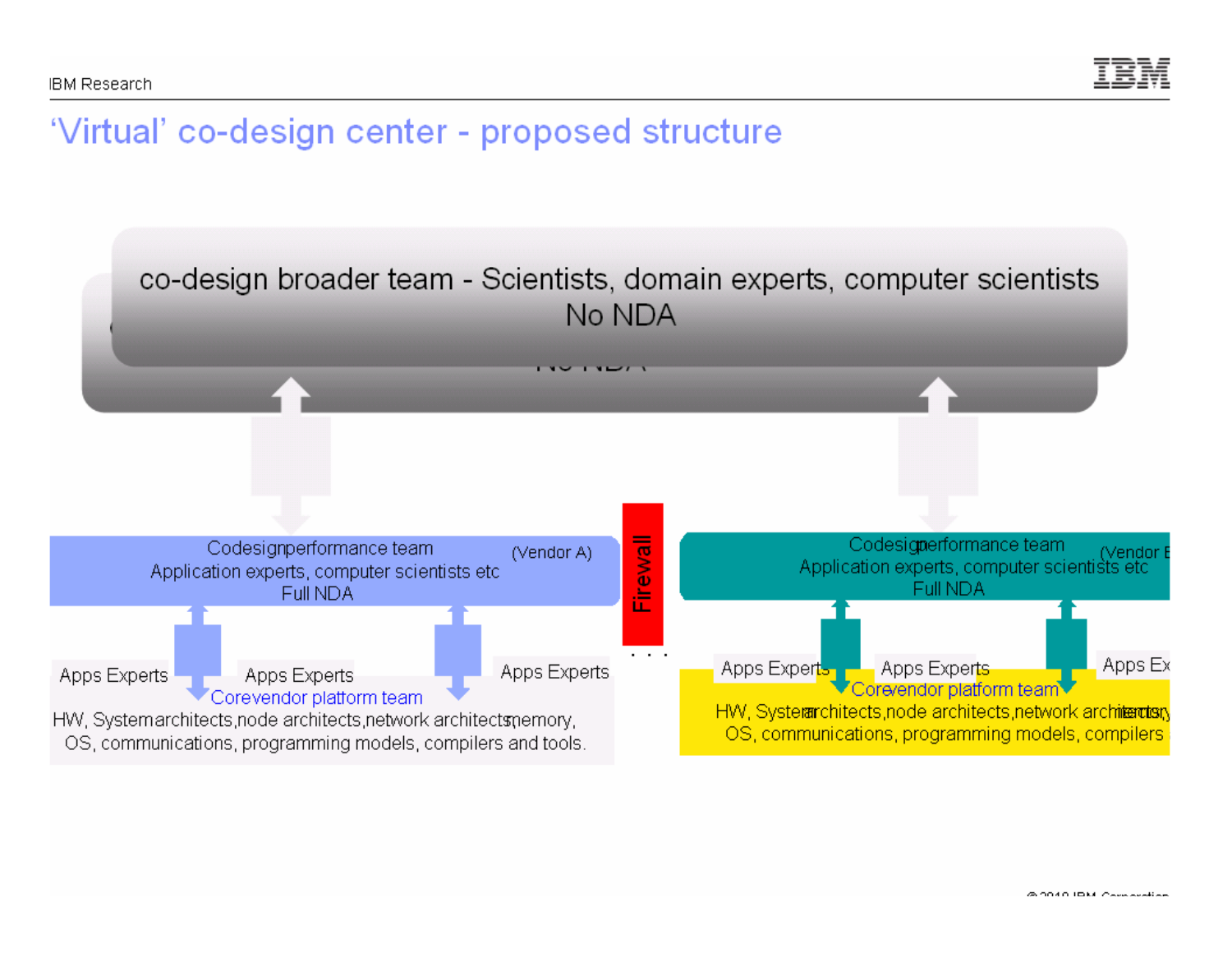

# One Model How This Might Work



**<sup>5</sup>**\*idea from Chemistry Exascale Codesign Center – thanks to Robert Harrison

© 2011 IBM Corporation